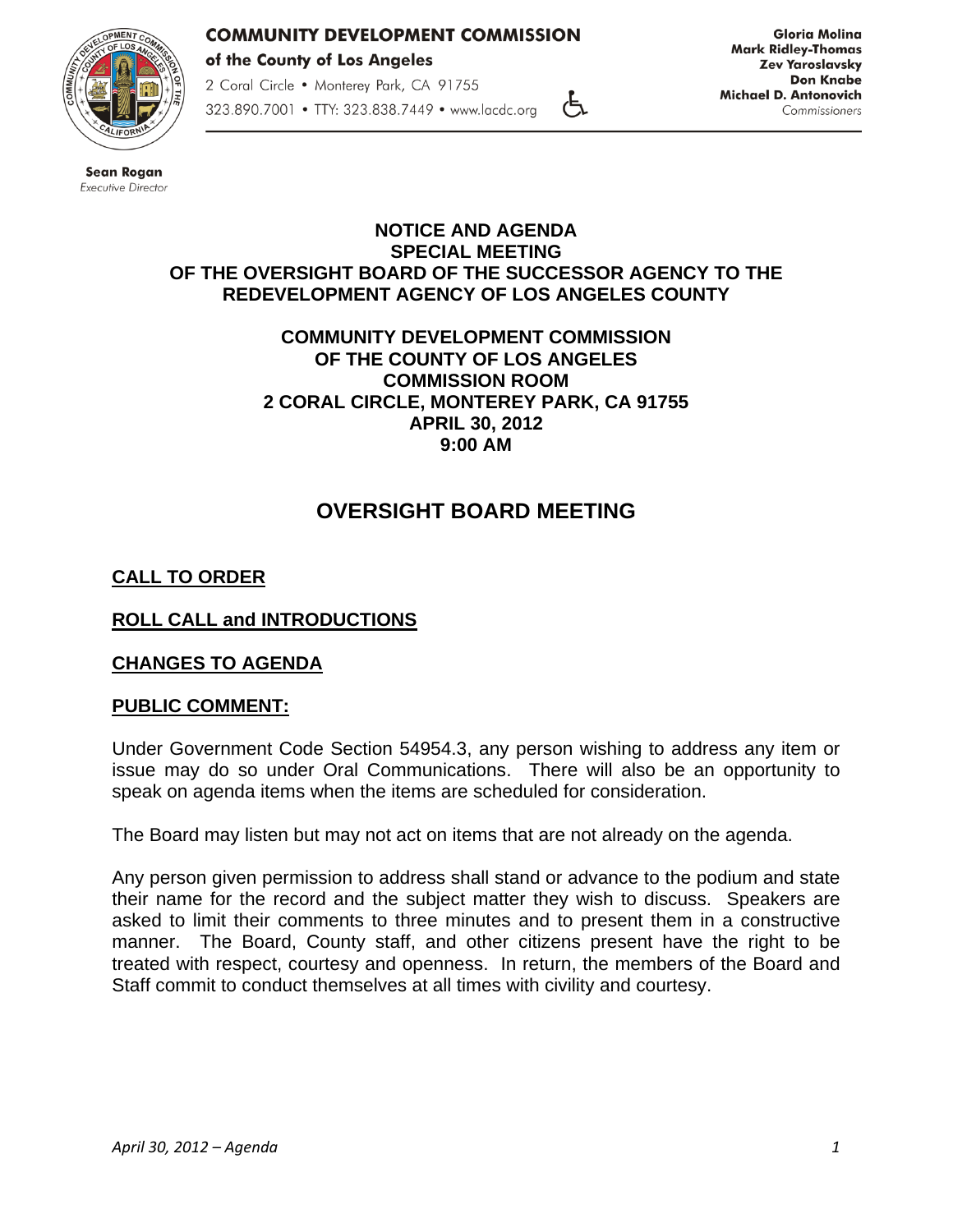#### **BOARD BUSINESS:**

#### **1. Adoption of Board Bylaws and Rules of Procedure**

#### **Recommendation:**

Entertain a motion to adopt Board Bylaws and Rules of Procedure

#### **2. Election of Chairperson, Vice Chairperson, Designation of Representative to the State Department of Finance**

#### **Recommendations:**

- **a.** Entertain a motion from the Board to appoint a Chairperson, effective April 30, 2012, to preside until the end of the calendar year 2012.
- **b.** Entertain a motion from the Board to appoint a Vice Chairperson, effective April 30, 2012, who will assume the Chairperson's duties during absence, and hold this office until the end of the calendar year 2012.
- **c.** Entertain a motion from the Board to designate Daniel Rofoli as representative to the State Department of Finance.
- **3. Discussion and Approval of** the Oversight Board of the Successor Agency to the Redevelopment Agency of Los Angeles County Recognized Obligation Payment Schedule Pursuant to ABX1 26 Health and Safety Code Section 34177 for the period of January 1, 2012 through June 30, 2012.

#### **Recommendation:**

Entertain a motion from the Board to approve the Recognized Obligation Payment Schedule for the Period of January 1, 2012 through June 30, 2012.

**4. Discussion and Approval of** the Oversight Board of the Successor Agency to the Redevelopment Agency of Los Angeles County Recognized Obligation Payment Schedule Pursuant to ABX1 26 and Health and Safety Code Section 34177 for the period of July 1, 2012 through December 31, 2012.

#### **Recommendation:**

Entertain a motion from the Board to approve the Recognized Obligation Payment Schedule for the Period of July 1, 2012 through December 31, 2012.

**5.** Discussion and Approval of the Administrative Budget for the Successor Agency to the Redevelopment Agency of Los Angeles County for the period of January 1, 2012 through June 30, 2012.